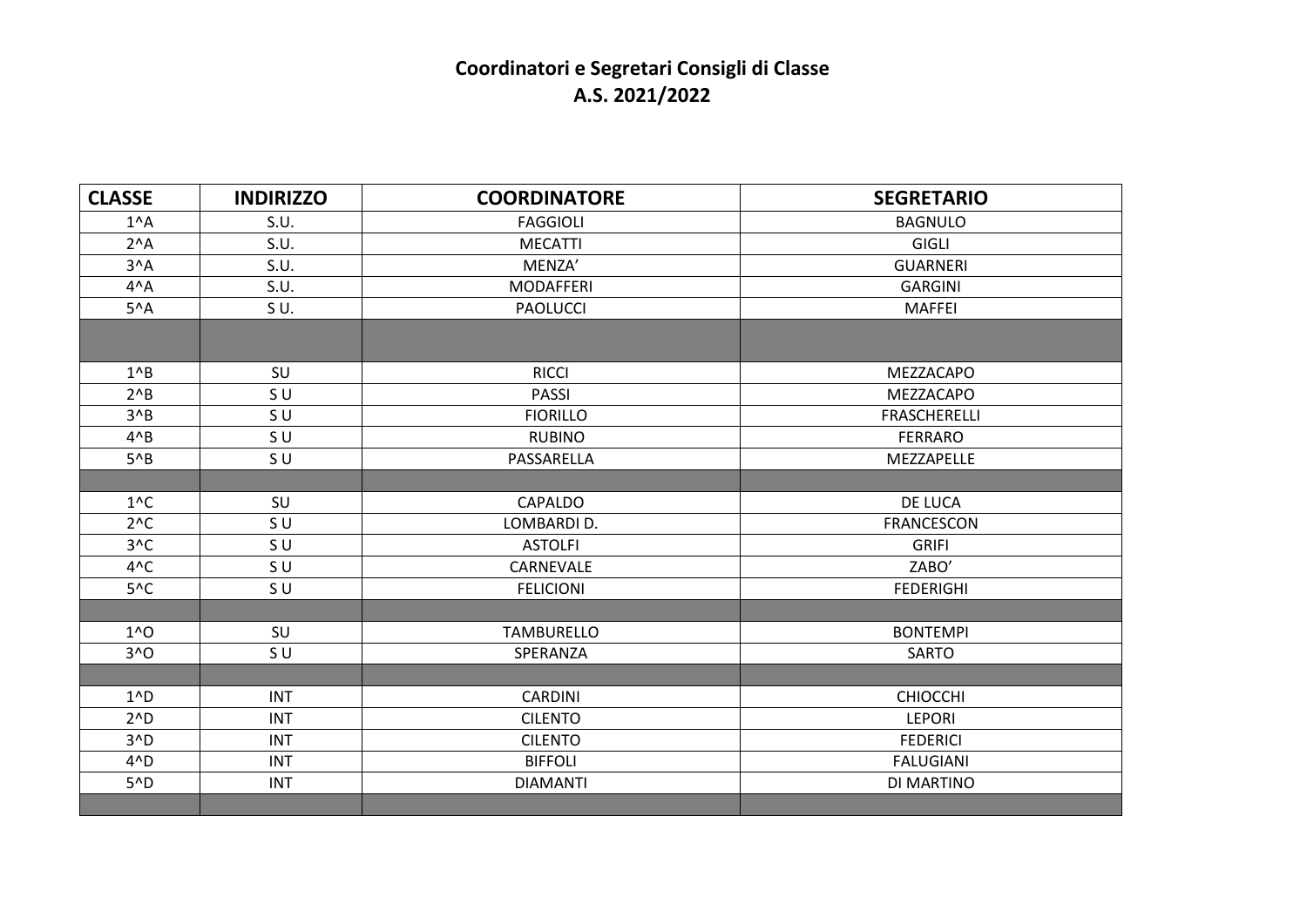## **Coordinatori e Segretari Consigli di Classe A.S. 2021/2022**

| $1^{\wedge}E$  | <b>INT</b> | <b>CURTI</b>       | VACCARO           |
|----------------|------------|--------------------|-------------------|
| $2^{\wedge}E$  | <b>INT</b> | VALLARO            | <b>BASILE F.</b>  |
| $3^{\wedge}E$  | <b>INT</b> | <b>EGIDI</b>       | <b>BULLETTI</b>   |
| $4^{\wedge}E$  | <b>INT</b> | <b>CANESCHI</b>    | <b>AIELLO</b>     |
| $5^{\wedge}E$  | <b>INT</b> | <b>GEHIN</b>       | <b>MENCACCI</b>   |
|                |            |                    |                   |
| $1^{\wedge}F$  | <b>INT</b> | <b>MIGLIO</b>      | <b>DOVICHI</b>    |
| $2^{\wedge}F$  | <b>INT</b> | <b>ASTORRI</b>     | <b>PAOLINI</b>    |
| $3^{\wedge}F$  | <b>INT</b> | PARRINI CANTINI    | <b>GANDOLFI</b>   |
| $4^{\wedge}F$  | <b>INT</b> | <b>ALBERTI</b>     | <b>PINNA</b>      |
| $5^{\wedge}F$  | <b>INT</b> | LACERENZA          | <b>SIROTTI</b>    |
|                |            |                    |                   |
| $1^{\wedge}$ G | <b>INT</b> | <b>FIORINI</b>     | SODI              |
| $2^{\wedge}G$  | <b>INT</b> | <b>BUCCIARDINI</b> | <b>CIAPETTI</b>   |
| $3^G$          | <b>INT</b> | <b>STOCCHI</b>     | <b>BICHON</b>     |
| $4^$ G         | <b>INT</b> | <b>VERCIANI</b>    | <b>BALSIMELLI</b> |
| $5^{\wedge}$ G | <b>INT</b> | <b>CULASSO</b>     | <b>BETIN</b>      |
|                |            |                    |                   |
| $1^h$ H        | LES        | ZAZZERI            | CAVALLO           |
| $2^n$ H        | LES        | PASQUINI           | <b>TRAPPA</b>     |
| $3^N$ H        | <b>LES</b> | LIVI               | <b>BUCCI</b>      |
| 4^H            | <b>LES</b> | <b>DI PIERRO</b>   | <b>PANETI</b>     |
| $5^{\prime}$ H | LES        | <b>CHESI</b>       | <b>MAGHERINI</b>  |
|                |            |                    |                   |
| 1 <sup>1</sup> | LES        | SANTELLI           | SANSONE           |
| $2^{\wedge}$   | <b>LES</b> | <b>MARRO</b>       | GIGLI             |
| $3^N$          | <b>LES</b> | LANDI              | <b>BIONDI</b>     |
| $4^N$          | LES        | <b>MARRO</b>       | <b>DETTI</b>      |
| $1^{\wedge}P$  | LES        | <b>BERTELLI</b>    | <b>CIPROTTI</b>   |
|                |            |                    |                   |
| $1^{\prime}$ L | <b>INT</b> | <b>TOMEI</b>       | CARNEVALE         |